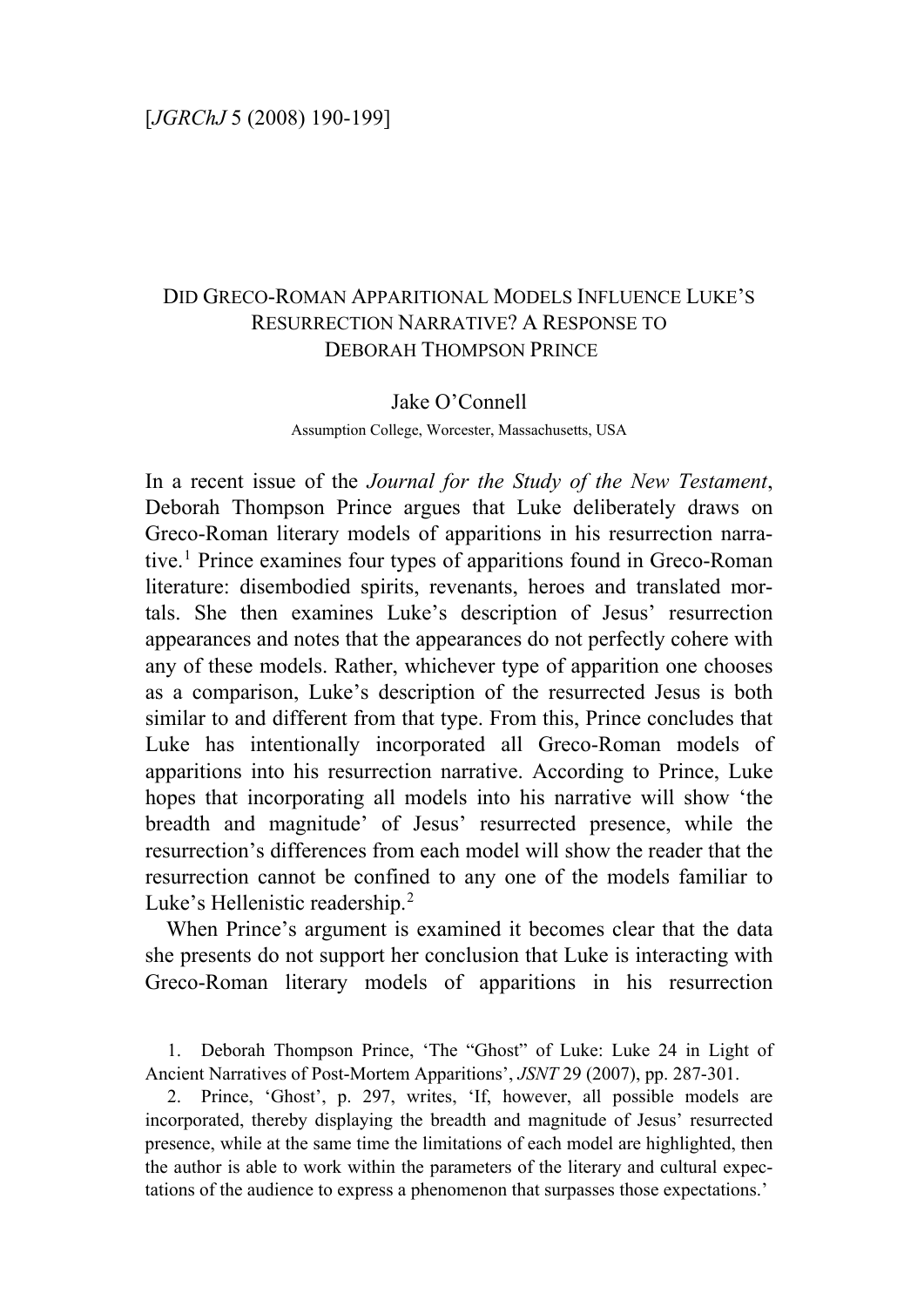narrative. Prince does show that the description of the risen Jesus in Luke is both similar to, and different from, the various types of apparitions found in Greco-Roman literature. Thus, for example, that Jesus enters a room unseen is consistent with disembodied souls, but inconsistent with revenant traditions; that Jesus ascends to heaven is consistent with translation/apotheosis stories and inconsistent with disembodied souls, heroes and revenants. However, Prince does not make a convincing case that these similarities and differences must be accounted for by positing that Luke has intentionally designed the similarities and differences. On the contrary, it is much more probable that Luke is not addressing Greco-Roman conceptions of apparitions at all; rather the similarities and differences are purely accidental.

Prince's argument is almost entirely dependent on the fact that the risen Jesus in Luke is consistent with some aspects of each Greco-Roman type of apparition but is in other respects different from each type. This fact is supposed to lead to the conclusion that Luke is consciously drawing on these models. However, it is essential to realize that any story of Jesus' resurrection, whether related by Matthew, Mark, Luke or John, or by any Christian at all in the first century, will be both consistent with and inconsistent with any given type of Greco-Roman apparition. This is because the notion of resurrection was not accepted among non-Jews, $3$  and thus by definition, any story of resur-rection will bear some dissimilarity to any apparition story from the Greco-Roman world. However, because resurrection involves life after death, and the four types of apparitions examined by Prince also involve life after death, all five types (the resurrection plus the four types examined by Prince) address the same general topic (life after death) and thus, by definition, any story of resurrection will also bear some similarity to any apparition story from the Greco-Roman world. Hence, Prince's

<span id="page-1-0"></span>3. I define resurrection, as distinct from other notions of the afterlife (such as immortality of the soul, resuscitation, translation and assumption), as the return to bodily life, on earth, in a body never to die again. Using essentially this definition, N.T. Wright (*The Resurrection of the Son of God* [Minneapolis: Fortress Press, 2003]), demonstrates thoroughly that resurrection was a Jewish idea rejected by the Greco-Roman world. Stanley E. Porter's attempt ('Resurrection, the Greeks, and the New Testament', in Stanley E. Porter, Michael A. Hayes, and David Tombs (eds.), *Resurrection* [JSNTSup, 186; Sheffield: Sheffield Academic Press, 1999], pp. 52-81) to make what he admits is the 'unorthodox' (p. 53) argument that resurrection is weakly attested in Judaism and accepted by some Greco-Roman writers is unconvincing and is essentially refuted by Wright's discussion.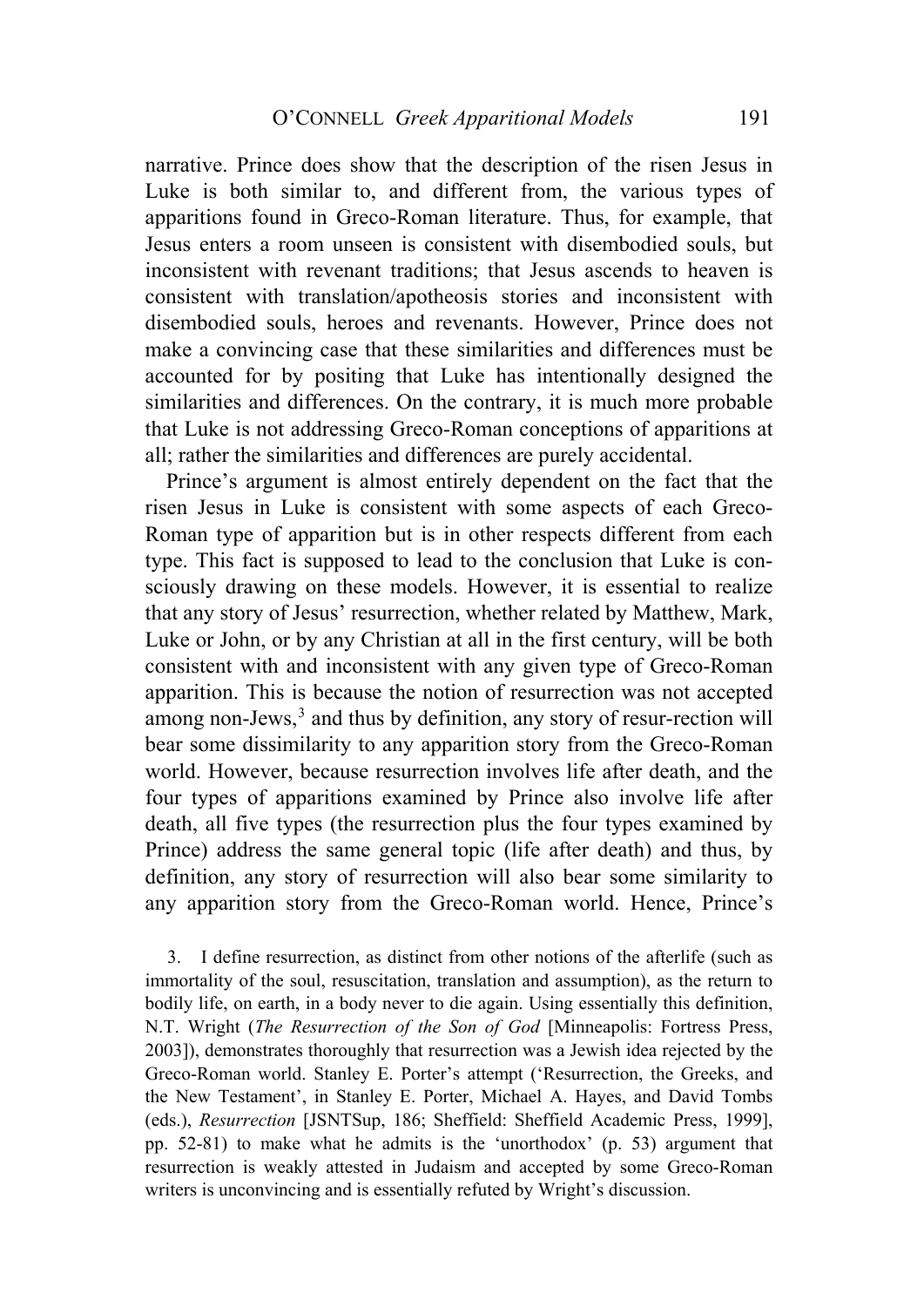argument appears dubious from the beginning, as it seems the same logic could be used to argue that all Christian accounts of the resurrection intentionally draw on Greco-Roman apparition types.

This problem becomes more explicit when we consider the details of Prince's argument. Prince lists eight characteristics and actions applied to Jesus in Luke, and shows how each of them is consistent with some aspects of each of the four types of Greco-Roman apparitions under consideration, but different from other aspects of each type. These characteristics are:<sup>[4](#page-2-0)</sup> (1) Jesus is dead; his tomb is known; (2) the tomb is found empty; (3) Jesus disappears; (4) Jesus enters a room unseen; (5) Jesus offers a visual inspection of his hands and feet; (6) Jesus offers a tactile inspection of his flesh and bone; (7) Jesus eats in the disciples' presence; (8) Jesus is taken up bodily to heaven.

At least six of these characteristics are not, in fact, exclusive to Luke's description of the resurrected Jesus, but are also attested by one or more of the other three Gospels and in some cases the pre-Pauline creedal material of 1 Cor.  $15.3-8.5$  $15.3-8.5$  $15.3-8.5$  With regard to (1), Jesus' burial is explicitly mentioned by all of the Gospel writers (Mt. 27.57-61; Mk 15.42-47; Lk. 23.50-56; Jn 19.38-42) and Paul (1 Cor. 15.4), thus it is clear that this fact appears in all four non-Lukan sources. Regarding (2), the empty tomb is also explicitly mentioned by Matthew (28.1-10), Mark (16.1-8), and John (20.1-10). While it is probably overstating the case to say that Paul implies historical knowledge of the empty tomb in 1 Cor. 15.3-8, it is true that the very concept of resurrection—that is, of a physical body being raised from the dead—requires that, since Paul accepted Jesus' burial, he would have believed on conceptual grounds that Jesus' tomb was empty, even if he had no specific historical know-ledge to this effect.<sup>[6](#page-2-2)</sup> And if we find the arguments for the historicity of the empty tomb convincing, $\frac{7}{1}$  $\frac{7}{1}$  $\frac{7}{1}$  it is highly likely that the discovery of the

<span id="page-2-0"></span>4. For the sake of simplicity, I refer to Prince's 'characteristics and actions' as simply characteristics.

<span id="page-2-1"></span>5. For a thorough discussion of 1 Cor. 15.3-8, see William Lane Craig, *Assessing the New Testament Evidence for the Historicity of the Resurrection of Jesus* (Lewiston: Edwin Mellen, rev. edn, 2002), pp. 3-62.

<span id="page-2-2"></span>6. Whether the tomb really was empty then depends on whether the location of Jesus' tomb was known; if the location was unknown and thus not able to be checked, Paul could have believed that Jesus was buried and rose (thus leaving an empty tomb behind) even though the body actually remained in the tomb.

<span id="page-2-3"></span>7. For arguments in favor of the historicity of the empty tomb, see Craig, *Assessing*, pp. 255-74; and James D.G. Dunn, *Jesus Remembered* (Grand Rapids: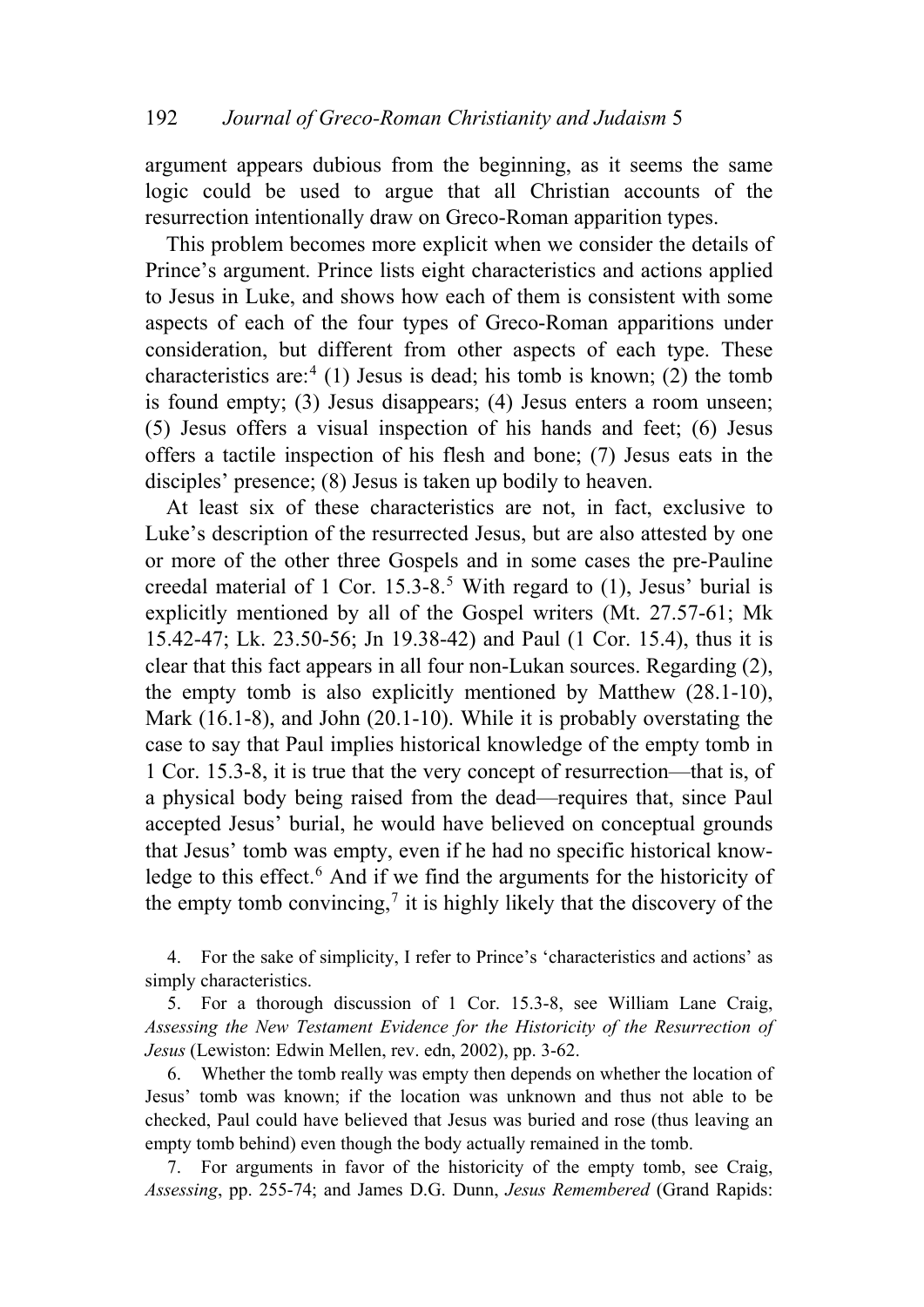tomb would have been part of the material related to Paul shortly after his conversion to Christianity.<sup>[8](#page-3-0)</sup> Thus the other three Gospels claim the same historical knowledge of the empty tomb as Luke, and Paul either himself had historical knowledge to this effect (if the empty tomb is historical), or at least believed that the tomb was empty. Regarding (4), Jesus' entering a room unseen is explicitly attested by John (20.19). Moreover, in Matthew Jesus appears suddenly to the women leaving the tomb (28.9) and there seems to be no ontological difference between a sudden appearance indoors (Luke and John) and a sudden appearance outdoors (Matthew).

Finally, characteristics (5) to (7): the details that Jesus offers a visual inspection of his hands and feet, offers a tactile inspection of his flesh and bone, and eats in the disciples' presence are also attested by John.<sup>[9](#page-3-1)</sup>

Eerdmans, 2003), pp. 828-41. For criticism, see Jeffrey Jay Lowder, 'Historical Evidence and the Empty Tomb Story: A Reply to William Lane Craig', in Robert M. Price and Jeffrey Jay Lowder (eds.), *The Empty Tomb: Jesus beyond the Grave* (Amherst, NY: Prometheus, 2005), pp. 261-306; Peter Kirby, 'The Case against the Empty Tomb', in Price and Lowder, (eds.), *Empty Tomb*, pp. 233-60. For a balanced discussion see Dale C. Allison, *Resurrecting Jesus: The Earliest Christian Tradition and its Interpreters* (New York: T. & T. Clark, 2005), pp. 299-336. According to Gary R. Habermas's survey of over 2,000 publications on the resurrection from 1975 to 2005 ('Resurrection Research from 1975 to the Present: What Are Critical Scholars Saying?', *JSHJ* 3 [2005], pp. 135-53 [141]), of those scholars who have argued either way, approximately 75% have favored one or more arguments in favor the empty tomb as opposed to 25% favoring one or more arguments against it.

<span id="page-3-0"></span>8. In particular, we can assume that during the two weeks Paul spent with Peter, at which time he also saw James, the resurrection appearances and related matters (e.g. the empty tomb if there was one) were a frequent topic of conversation; it could hardly be otherwise for someone who had joined a movement centered on Jesus' resurrection, and who himself had experienced a resurrection appearance. C.H. Dodd (*The Apostolic Preaching and its Development* [London: Hodder  $\&$  Stoughton, 1944], p. 16) is right to remark that 'we may presume they did not spend all the time talking about the weather'.

<span id="page-3-1"></span>9. In John, Jesus shows his hands and side (Jn 20.20), rather than his hands and feet, and a tactile inspection of his hands and side (20.27) rather than his 'flesh and bone', but the difference is hardly consequential for Prince's argument. Jesus eats in Jn 21.12-13 (although Jesus is not explicitly said to eat, the fact that Jesus prepares breakfast and invites the disciples to eat strongly implies that he ate as well).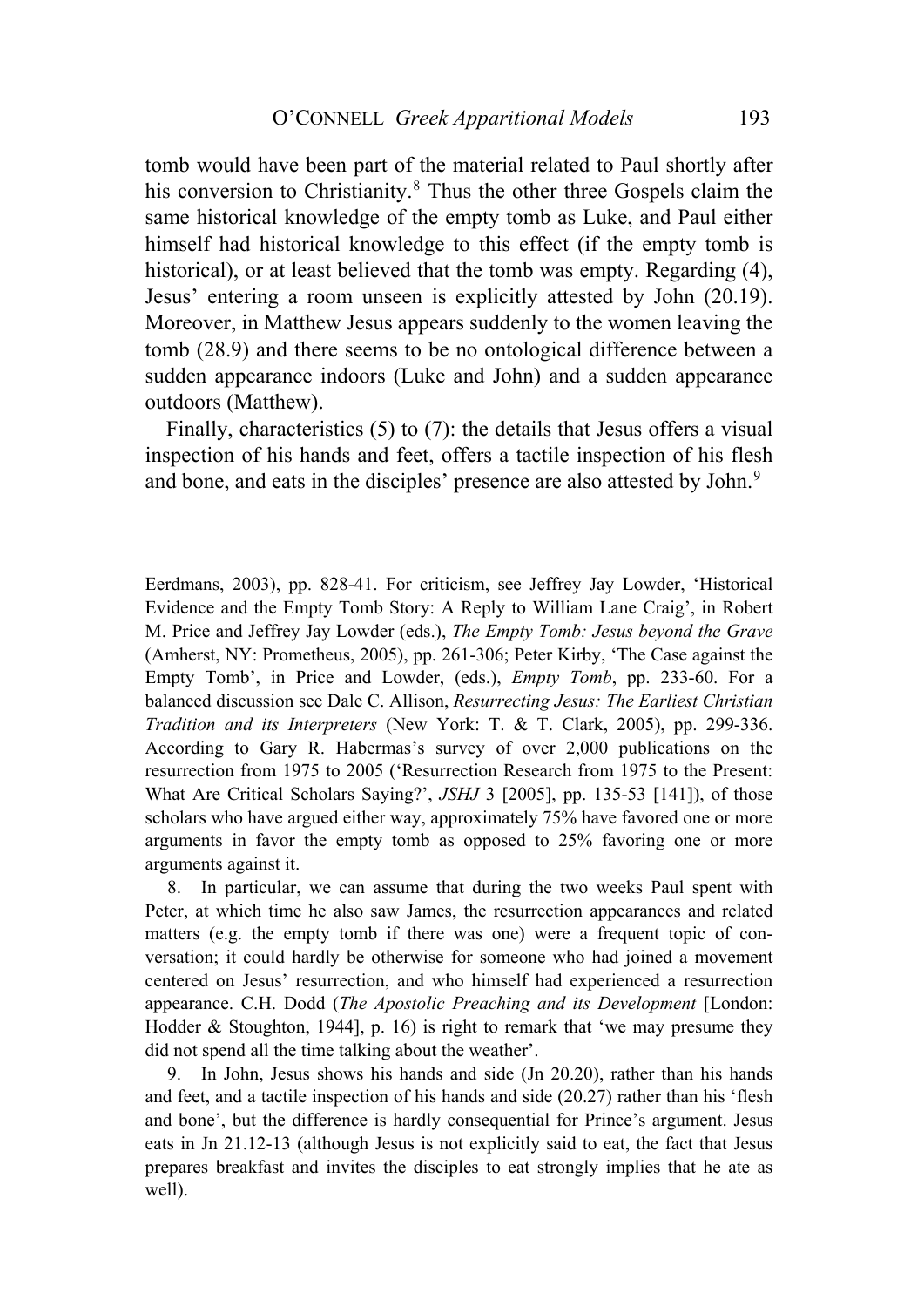### 194 *Journal of Greco-Roman Christianity and Judaism* 5

Thus six of these characteristics apply not only to Luke's resurrection appearances, but in varying degrees, to the appearances in Matthew, Mark, John and Paul as well; John in fact attests to all six of them. Prince's argument, again, is that the presence of these characteristics in Luke indicates that Luke is intentionally evoking Greco-Roman apparition models. Thus, if her argument is applied consistently it leads to the conclusion that Matthew, Mark, John and Paul were intentionally evoking these models as well, unless there is some special significance to the two characteristics (3 and 8) which are exclusive to Luke; this will be addressed below. I presume that since Prince argues only for Luke's interaction with these models, she concedes that the other Gospel writers and Paul are not interacting with these models. But then, in the case of these four writers, the similarities and differences are merely accidental, not designed. What basis is there for thinking Luke is any different?

What of the two characteristics (Jesus disappears; Jesus ascends to heaven) that do appear to be exclusive to Luke?<sup>[10](#page-4-0)</sup> Is interaction with Greco-Roman apparitional models necessary to account for their presence? This is hardly so. There are Jewish traditions describing sudden disappearances of angels (e.g. Judg. 6.21), and Jesus' ascension, while similar to some Greco-Roman stories, also has plenty of Jewish antecedents. Jewish texts describe angels ascending to heaven (Tob. 12.21), Elijah's ascent in a chariot (2 Kgs 2.11), and the assumption of the bodies of Job's children (*T. Job* 40.3).

In fact, the Jewish parallels to the ascension raise a further point. Prince briefly mentions (p. 288) the fact that Judaism produced its own literature on post-mortem apparitions. However, she apparently does not realize how detrimental this is to her thesis. The four types of Greco-Roman apparitions enumerated by Prince are not, in essence, a distinctively Greco-Roman phenomenon. Disembodied spirits were clearly known to Jews (Deut. 18.11; 1 Sam. 28.4-19), as indeed they have been to virtually all cultures.<sup>[11](#page-4-1)</sup> Revenants per se are not paralleled

<span id="page-4-0"></span>10. However, one should not rule out the possibility that John's reference to a potential ascent of Jesus (Jn 20.17) does refer to the cessation of earthly appearances, just as in Luke (see Craig, *Assessing*, pp. 184, 222 ).

<span id="page-4-1"></span>11. See Ronald C. Finucane, *Appearances of the Dead: A Cultural History of Ghosts* (London: Junction Books, 1982). On the general issue of ghosts in the ancient world, in addition to those works cited by Prince, 'Ghost', p. 288, n. 4, one may also wish to consult Sarah Iles Johnston, *Restless Dead: Encounters between*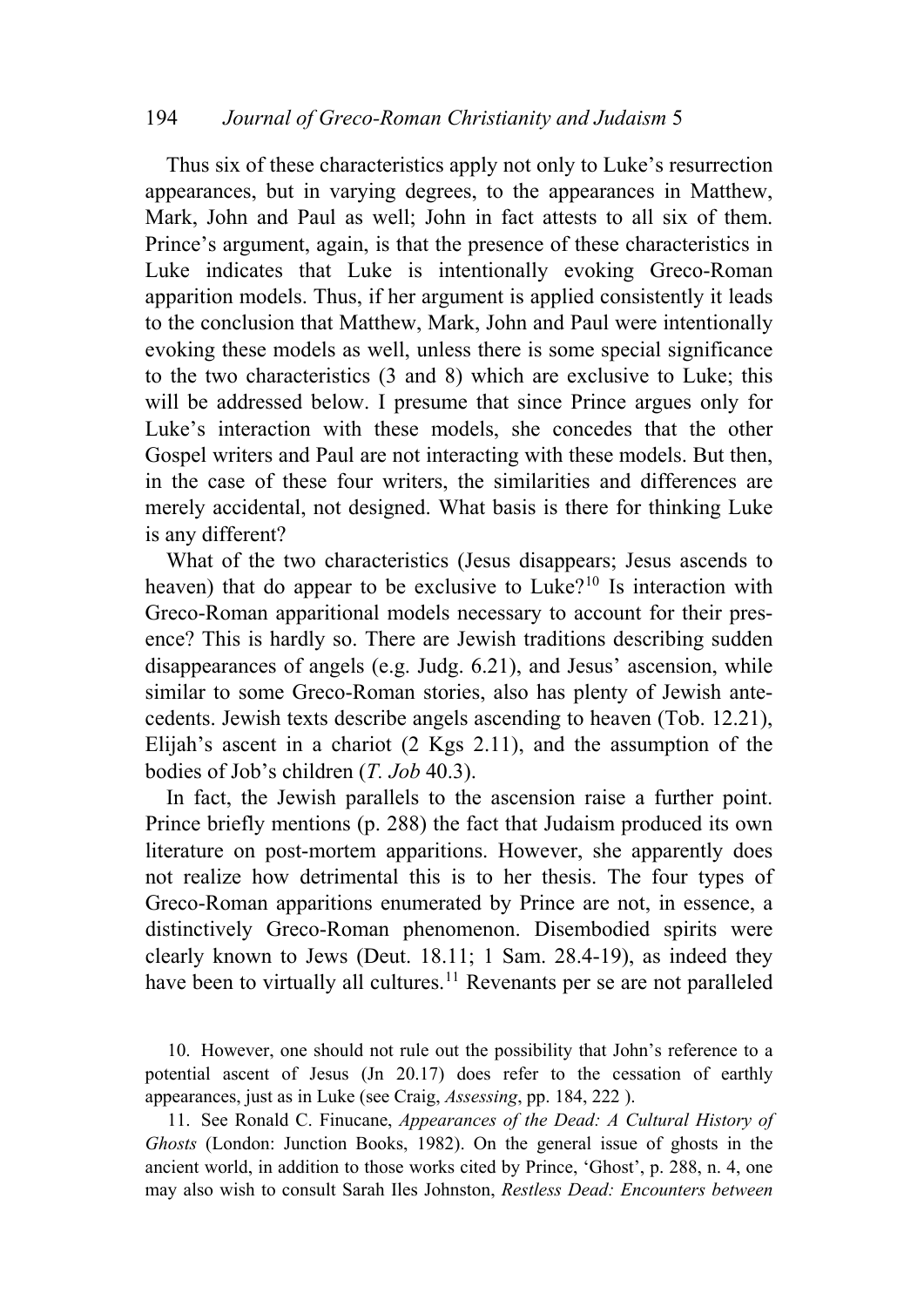in Jewish literature, but what Prince calls the closely related idea of dead persons returning to ordinary life certainly is (2 Kgs 4.18-37; Lk. 7.11-17; Jn 11.38-44). Likewise, Jews had their own stories of heroes appearing after death: not the mythical heroes of the Greco-Roman world, but exalted patriarchs (such as Jeremiah in 2 Macc. 15.13-16, and Job in *T. Job* 52.7). And translation stories were also known to Jews (Elijah in 2 Kgs 2.11; Job's children in *T. Job* 40.3). Thus, even if we were to grant the supposition that the overlap between the characteristics of Jesus in Luke and these four types of apparitions is intentional rather than accidental, that still would not establish that Luke was interacting with Greco-Roman literature. Since these four types of apparitions also appear in Jewish literature, one could just as easily argue that it is the Jewish literature with which Luke is interacting.[12](#page-5-0)

At this point, we would do well to ask just what Luke's resurrection narrative should look like if in fact Prince is correct. The claim that Luke is interacting with Greco-Roman apparitions in the extensive manner suggested by Prince would be more plausible if there were large aspects of Luke's narrative that have parallels only in Greco-Roman apparitional literature and not in Jewish literature. For example, if Luke wrote that rather than leaving the tomb permanently upon returning to life, Jesus rose, appeared once, returned to the tomb again, and then rose permanently, here we would have a fact (the temporary return of the risen Jesus to the tomb) which makes no sense if viewed as an attempt to tell Jesus' story in traditional Jewish terms. However, it would make sense as an attempt to recall revenant traditions, for revenants typically return to the tomb after appearing. Likewise, it

*the Living and the Dead in Ancient Greece* (Berkeley: University of California Press, 1999); and Daniel Ogden, *Magic, Witchcraft, and Ghosts in the Greek and Roman Worlds: A Sourcebook* (Oxford: Oxford University Press, 2002).

<span id="page-5-0"></span>12. The suggestion that Luke is interacting with the Greco-Roman models rather than their Jewish equivalents would be probable if one accepted the hypothesis, which was rather popular in older scholarship, that the resurrection narratives evidence a Hellenistic *Gattung*. However, this suggestion has little to commend it. See John Alsup, *The Post Resurrection Appearance Stories of the Gospel Tradition* (Stuttgart: Calwer, 1975). One might also appeal to the fact that Luke is writing for a Greco-Roman audience as a basis for suggesting that, when in doubt, we should assume he has Greco-Roman conceptions in mind rather than Jewish ones. But, this is not a safe way to reason, for while Luke wrote for a Greco-Roman audience, it is fairly obvious that he still had access to plenty of materials originating in Jewish-Christian circles.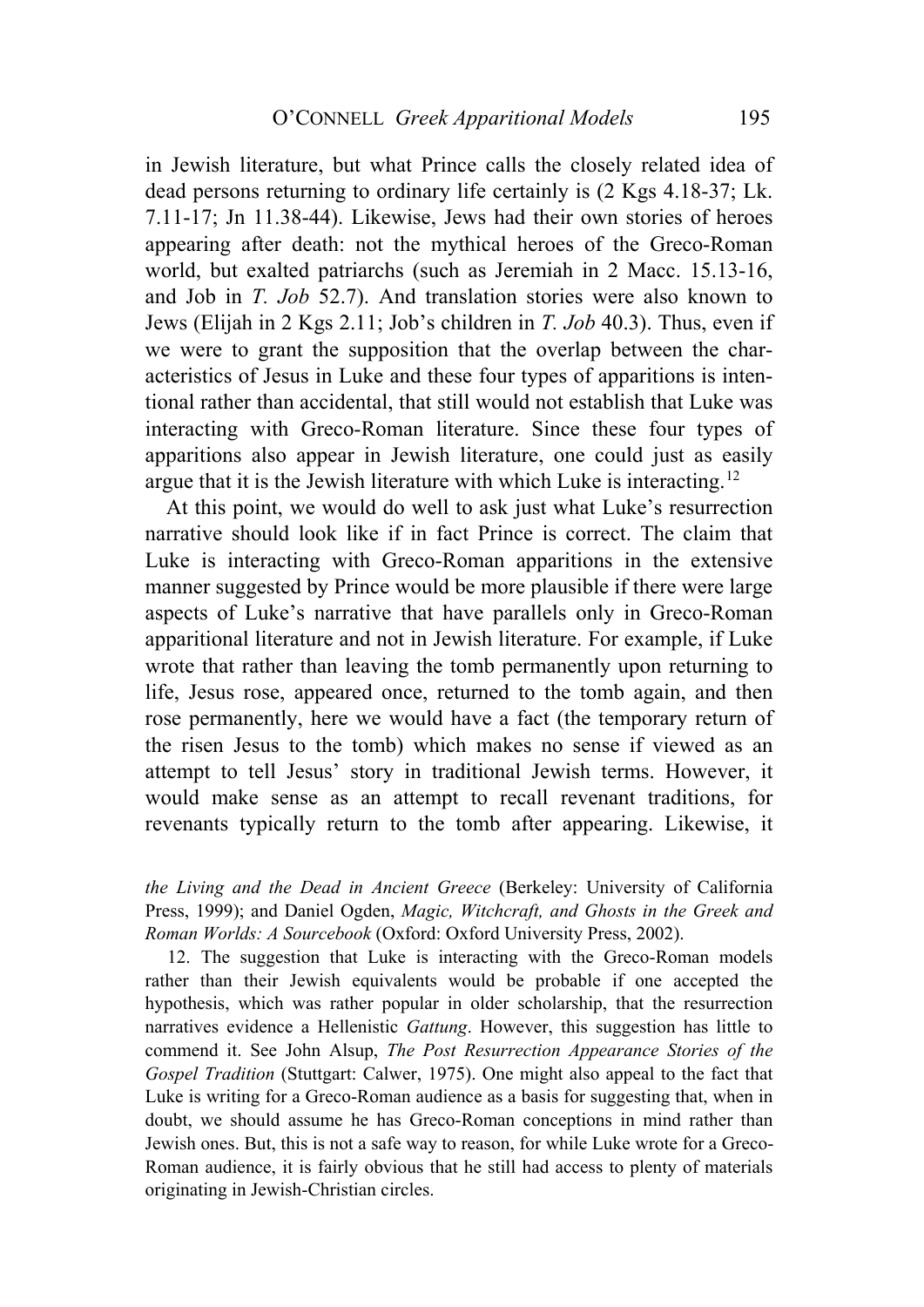would be impressive if Luke had a number of clear allusions to specific Greco-Roman apparitional accounts. For example, if Luke related that Jesus appeared to a vinedresser four or five times in the forty days between his resurrection and ascension, this would seem a clear allusion to the story of Protesilaus's appearing to a vinedresser four or five times a month.[13](#page-6-0) If examples like these permeated Luke's resurrection narrative, that would be strong evidence that Luke did design his narrative as an attempt to interact with Greco-Roman apparitional literature. Are there any such indications in Luke? There appears to be only one, which takes us into Prince's handling of Lk. 24.36-43.

## *Luke 24.36-43*

The title of Prince's article alludes to her opening discussion of Lk. 24.36-43. Prince uses this passage as support for her general thesis. The passage presents Jesus eating and offering his hands and feet to be touched, and as Prince concedes, most exegetes hold that Jesus' purpose for doing so is to prove that he is not a ghost. However, Prince argues that this interpretation is incorrect because (p. 288): '[Gregory] Riley clearly demonstrates that these proofs could be, and were, interpreted by early Christians to indicate the very opposite position: Jesus' resurrection was not a bodily resurrection.' When the page numbers from Riley that Prince cites are consulted, it appears that the only 'early Christian' who understood Jesus' offering his hands and feet to be indicative of a non-bodily resurrection was Marcion.<sup>[14](#page-6-1)</sup> Riley does not specifically mention any particular early Christians who understood Jesus' eating to be compatible with being non-bodily, but Riley implies that some Christians would have understood it as such because some stories of ghosts present the ghosts eating,<sup>[15](#page-6-2)</sup> and thus Jesus' eating does not clearly separate him from non-bodily ghosts. Thus, when Prince's argument is put in syllogistic form it looks like this:

1. Luke 24.36-43 is usually interpreted to mean that Luke has Jesus eating and offering his hands and feet to show he is not a ghost

13. Philostratus, *Heroikos* 11.3, cited by Prince, 'Ghost', p. 294.

15. Riley, *Resurrection*, 67.

<span id="page-6-2"></span><span id="page-6-1"></span><span id="page-6-0"></span><sup>14.</sup> Gregory J. Riley, *Resurrection Reconsidered: Thomas and John in Controversy* (Minneapolis: Fortress Press, 1995).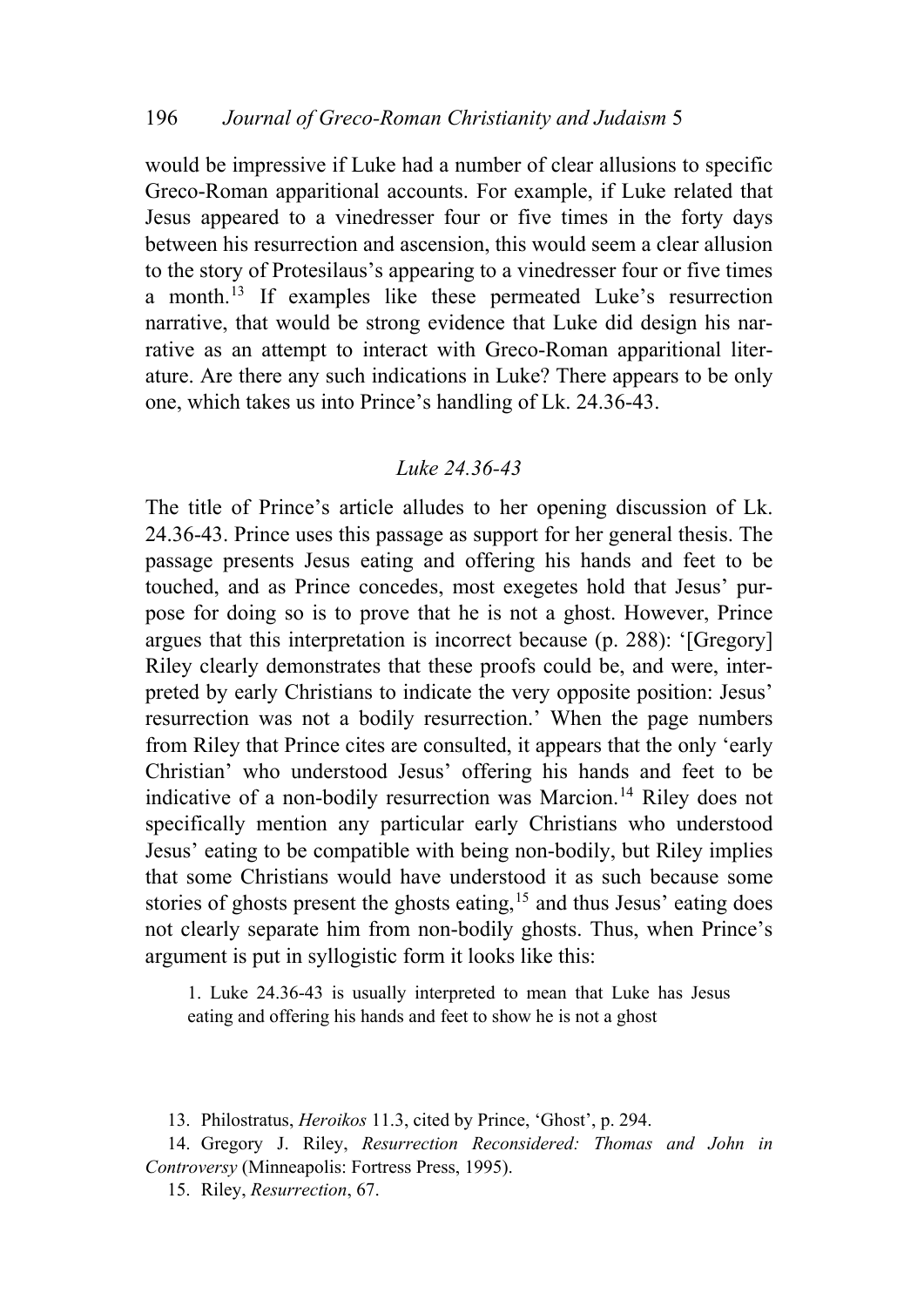2. Some (relatively) early Christians (Marcion and unnamed others) interpreted this passage otherwise.

3. Therefore, the usual interpretation of Lk. 24.36-43 is wrong.

This argument is clearly a non-sequitur. From the fact that Marcion and other Christians believed Lk. 24.36-43 is compatible with nonbodily resurrection, it does not follow that the passage really is compatible. By the same logic, one could say that because Eusebius believed one could plausibly harmonize the resurrection narratives by postulating the existence of two Mary Magdalenes, therefore such a harmonization is plausible.[16](#page-7-0) That Marcion and others *believed* this passage is compatible with non-bodily resurrection is irrelevant to the question of whether it really is compatible. The question, then, is whether there is any legitimate exegetical basis for thinking that Luke does not understand Jesus' eating and showing his hands and feet to be evidence of Jesus' bodily resurrection against the disciples' idea that he was a ghost.

The only evidence Prince presents in this conjunction is to note that while most ancient texts agree that ghosts cannot eat, there are some exceptions. She then argues that because there are such exceptions, some readers would consider Jesus' eating compatible with Jesus being a ghost, and so Luke could not have intended Jesus' eating as a proof that he was not a disembodied spirit (p. 297). However, this is also a non-sequitur. From the fact that the proof Luke offers would not have convinced all readers, it does not follow that Luke was not trying to give a proof. If, as Prince admits, most writers believed that ghosts could not eat, then all that is necessary to suppose in order to maintain the standard interpretation is that Luke is among that majority who believed ghosts could not eat. The fact that not all readers would have found this evidence persuasive means at best that Luke has not presented a convincing refutation, not that he was not attempting to give a refutation. Hence, this argument is no reason to abandon the customary exegesis of Luke. In addition, Prince admits that ghosts are insubstantial and cannot be grasped or touched (pp. 290, 300). Thus, Jesus' offering his hands and feet to be touched seems a clear attempt to

<span id="page-7-0"></span><sup>16.</sup> See David Laird Dungan, *A History of the Synoptic Problem: The Canon, the Text, the Composition, and the Interpretation of the Gospels* (New York: Doubleday, 1999), p. 109.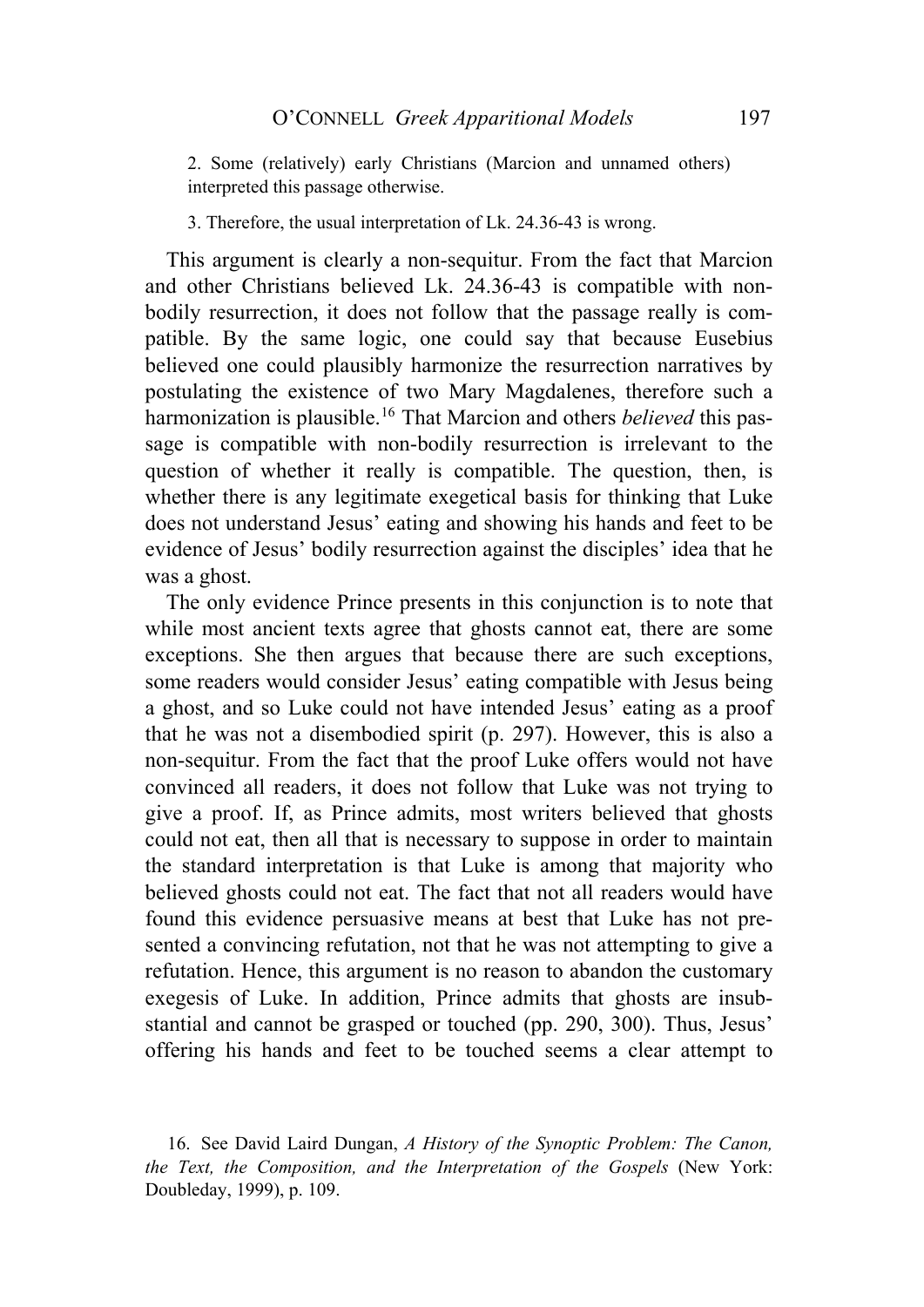correct the disciples' notion that he is a ghost, and Prince offers no evidence to contradict this.

We need, however, to return to the question of whether Luke contains any indications of non-Jewish Greco-Roman ideas about apparitions. This passage does seem to provide one such example. Since the ability or inability of ghosts to eat is a question addressed in Greco-Roman literature, this together with Luke's reference to Jesus' flesh and blood as a possible allusion to Homer's *Od*. 11.204-22, can be taken as evidence that Luke is indeed interacting with Greco-Roman ideas of apparitions in this passage. However, there should be two caveats here. First, Judaism had its own stories of ghosts, and Palestine, while avoiding outright syncretism with pagan religious beliefs, was still significantly influenced by Greco-Roman culture.<sup>[17](#page-8-0)</sup> Thus one cannot be sure the notion of ghosts not having flesh and blood and being unable to eat was confined to Greco-Roman conceptions of ghosts. But granting for the sake of argument that this notion was confined to Greco-Roman conceptions, and thus Luke is here utilizing Greco-Roman conceptions, this would only lead to the conclusion that Luke utilized Greco-Roman conceptions in addressing the specific issue of the disciples' mistaking Jesus for a ghost. But Prince's thesis is much broader than this, as she claims that Luke is interacting with all types of Greco-Roman apparitions in order to show how Jesus' resurrection goes beyond these types. Thus although Luke may be interacting with this one particular aspect of Greco-Roman conceptions of apparitions to address one particular issue, this is insufficient to support Prince's broader hypothesis. Hence, we have only one possible example of Luke using a concept related to Greco-Roman apparitions that has no parallel in Jewish literature. We do not find the numerous such examples we should expect to find on Prince's thesis.

In conclusion, Prince's thesis is untenable without satisfactory answers to three questions:

1. How can the similarities and differences between the risen Jesus in Luke and Greco-Roman apparition models be indicative of Luke's intentional evocation of these models, when the same sorts of similarities and differences are also found in Matthew, Mark, John and Paul, who are clearly not interacting with these models?

<span id="page-8-0"></span><sup>17.</sup> See Martin Hengel, *The 'Hellenization' of Judaea in the First Century after Christ* (London: SCM Press, 1989).